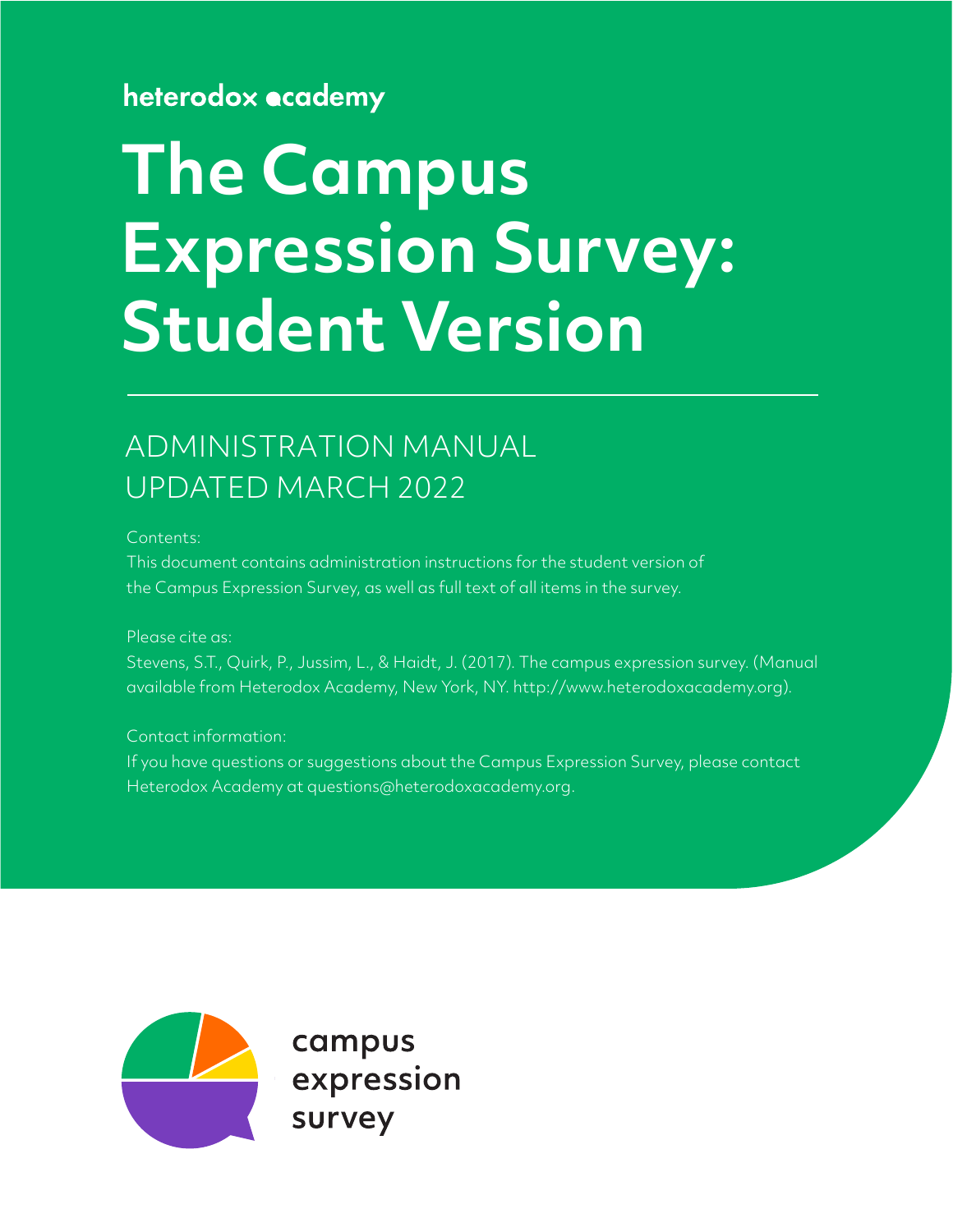# About Heterodox Academy's Campus Expression Survey

The Campus Expression Survey (CES) assesses how freely students can express their opinions on their college or university campus. It consists of multiple flexible modules to suit various purposes and contexts. While all the modules appear in this administration manual for reference, Heterodox Academy (HxA) most routinely administers the Core Module, Campus Expression Climate Module, and Demographics Module.

The modules in this administration manual are designed for full-time undergraduate students on American post-secondary campuses, but they can be adapted for other categories of students and educational contexts.

Developed in 2017 by HxA and piloted in 2018, the CES has been administered annually by HxA to a nationally representative sample of full-time American college students and has been adapted and administered by HxA members on a multitude of campuses across three continents.

To read HxA's 2019, 2020, and 2021 CES reports, visit [heterodoxacademy.org/campus-expression-survey.](heterodoxacademy.org/campus-expression-survey)

# About the Modules

### Core Module

The Core Module of the Campus Expression Survey consists of two sections: "Comfort" and "Consequences." Comfort items assess how comfortable or reluctant students are to share their opinions about certain controversial topics (i.e., gender, race, politics, sexual orientation, and religion) in a classroom setting. Consequences items assess how concerned students feel about eight specific consequences that they might incur when sharing their views on a controversial topic in the classroom.

Beginning with the HxA 2021 CES administration, students were also asked what they would do if another student expressed an opinion on a controversial topic with which they strongly disagreed. This appears as a subsection within the Consequences section called "Consequences (Enacted)."

### Campus Expression Climate Module

This module consists of two sets of items: "HxA Values" and "Interaction Quality." The HxA Values items ask about students' perceptions of the expression climate on their campuses. The Interaction Quality items ask about the kinds of interactions students are having in their classes.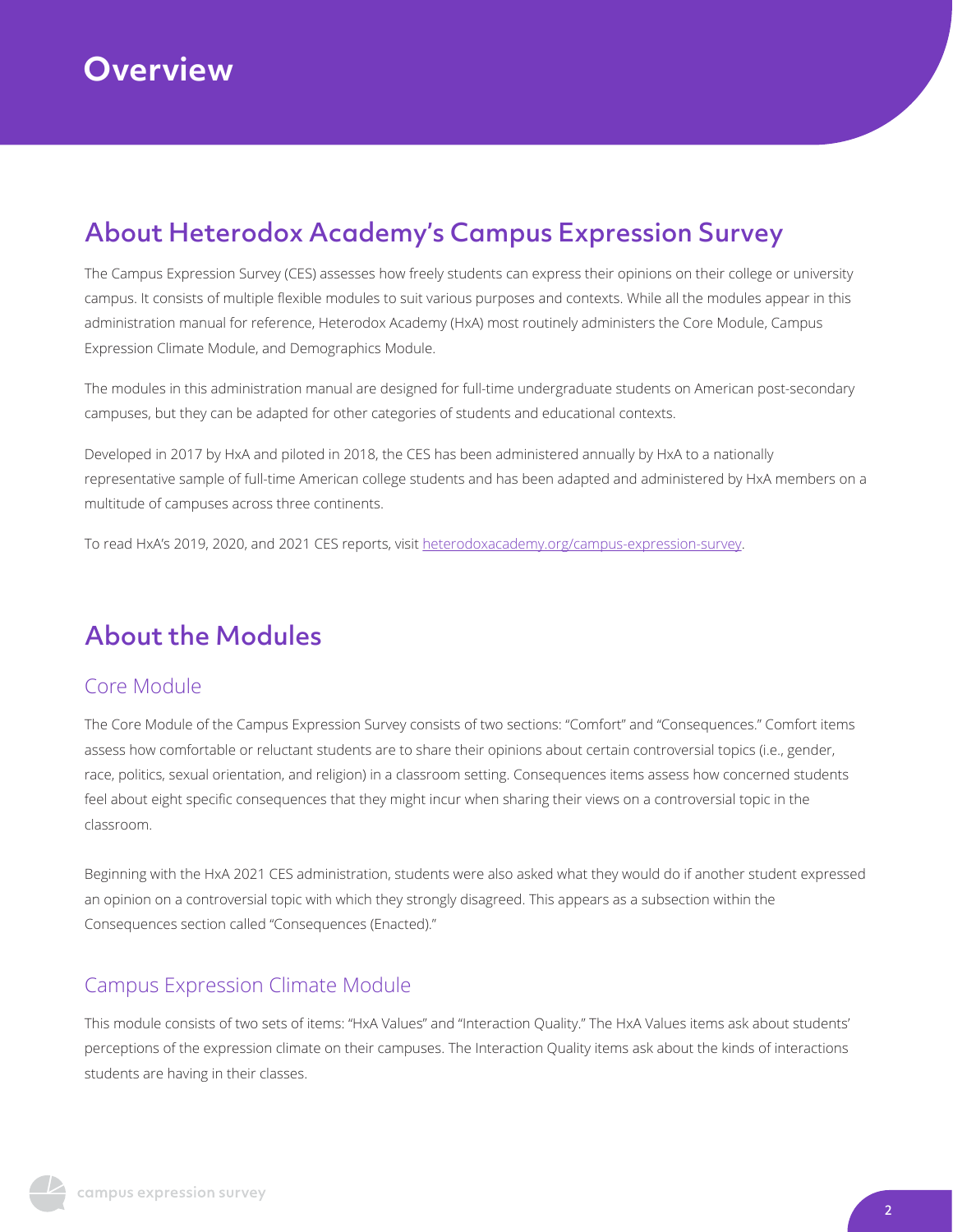### Experience on Campus Module

The Experience on Campus Module consists of two types of items: "Perception" and "Treatment." Perception items assess student perceptions of the way in which other groups of students (e.g., female students, male students, LGBTQ students) experience the classroom. Treatment items ask students how frequently on campus they have experienced poor or unfair treatment based on their gender, race, political views, sexual orientation, or religious beliefs.

### Viewpoint Diversity Module

The Viewpoint Diversity Module consists of four items. Three items ask students how diverse the viewpoints among students, faculty, and administrators are on campus. The fourth item asks how often their college or university encourages a wider variety of viewpoints and perspectives.

### Demographics Module

HxA's research team recommends inclusion of a demographic assessment at the end of the survey. This assessment should reflect demographic categories that correspond to the CES items administered (e.g., gender, race, politics, sexual orientation, or religion). In this administration manual, there are two sets of items: "General Demography" and "COVID-19."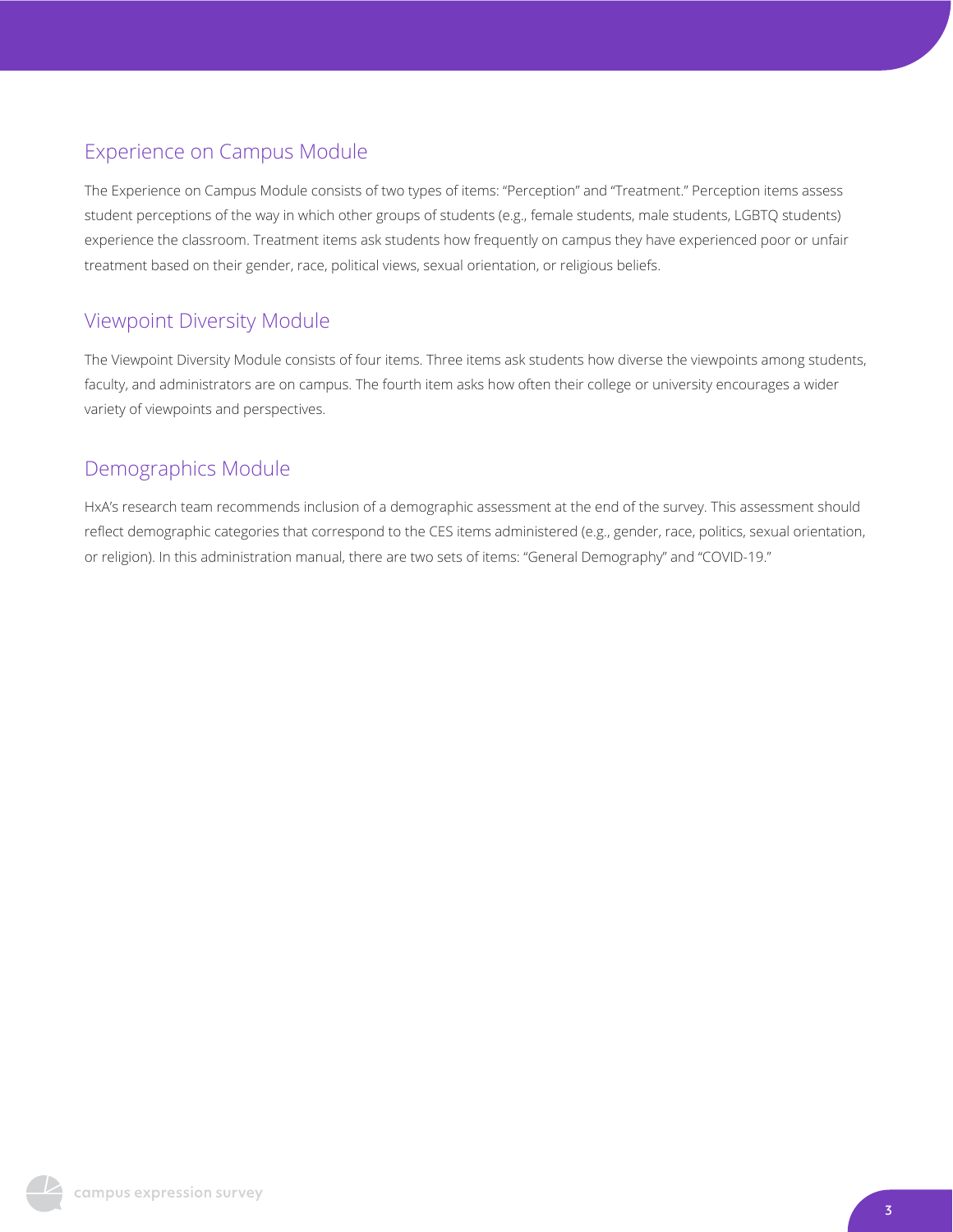# **Core Module**

### Comfort Items

This subsection consists of five questions that ask how comfortable or reluctant respondents are to state their opinions on certain topics during class discussions. These questions specifically state, "Think about being at your school in a class that was discussing [X topic]. How comfortable or reluctant would you feel about speaking up and giving your views on this topic?"

The referenced topics are:

- 1. A controversial topic about gender
- 2. A controversial topic about politics
- 3. A controversial topic about race or ethnicity
- 4. A controversial topic about religion
- 5. A controversial topic about sexual orientation
- 6. A noncontroversial topic

Response options for the following questions are:

- ☐ I would be very comfortable giving my views.
- ☐ I would be somewhat comfortable giving my views.
- ☐ I would be somewhat reluctant giving my views.
- ☐ I would be very reluctant giving my views.

In HxA's administration of the CES each year, the survey also included questions relevant to current events (e.g., Black Lives Matter in 2019 and COVID-19 in 2020). This survey is flexible and can capture student comfort with or reluctance to discuss any set of issues.

HxA's researchers recommend always including the noncontroversial question in any administration of this module. This serves as a baseline comparison for responses to the first four questions.

Present the questions about controversial topics in random order and the question about noncontroversial topics last.

We are interested in how you would feel expressing your personal opinions on various topics during a classroom discussion. When answering each of these questions, imagine yourself in a discussion among 20 to 30 classmates at your college or university. Please answer these questions as honestly as you can.

- 1. Think about being at your school in a class that was discussing a controversial issue about **gender**. How comfortable or reluctant would you feel about speaking up and giving your views on this topic?
- 2. Think about being at your school in a class that was discussing a controversial issue about **politics**. How comfortable or reluctant would you feel about speaking up and giving your views on this topic?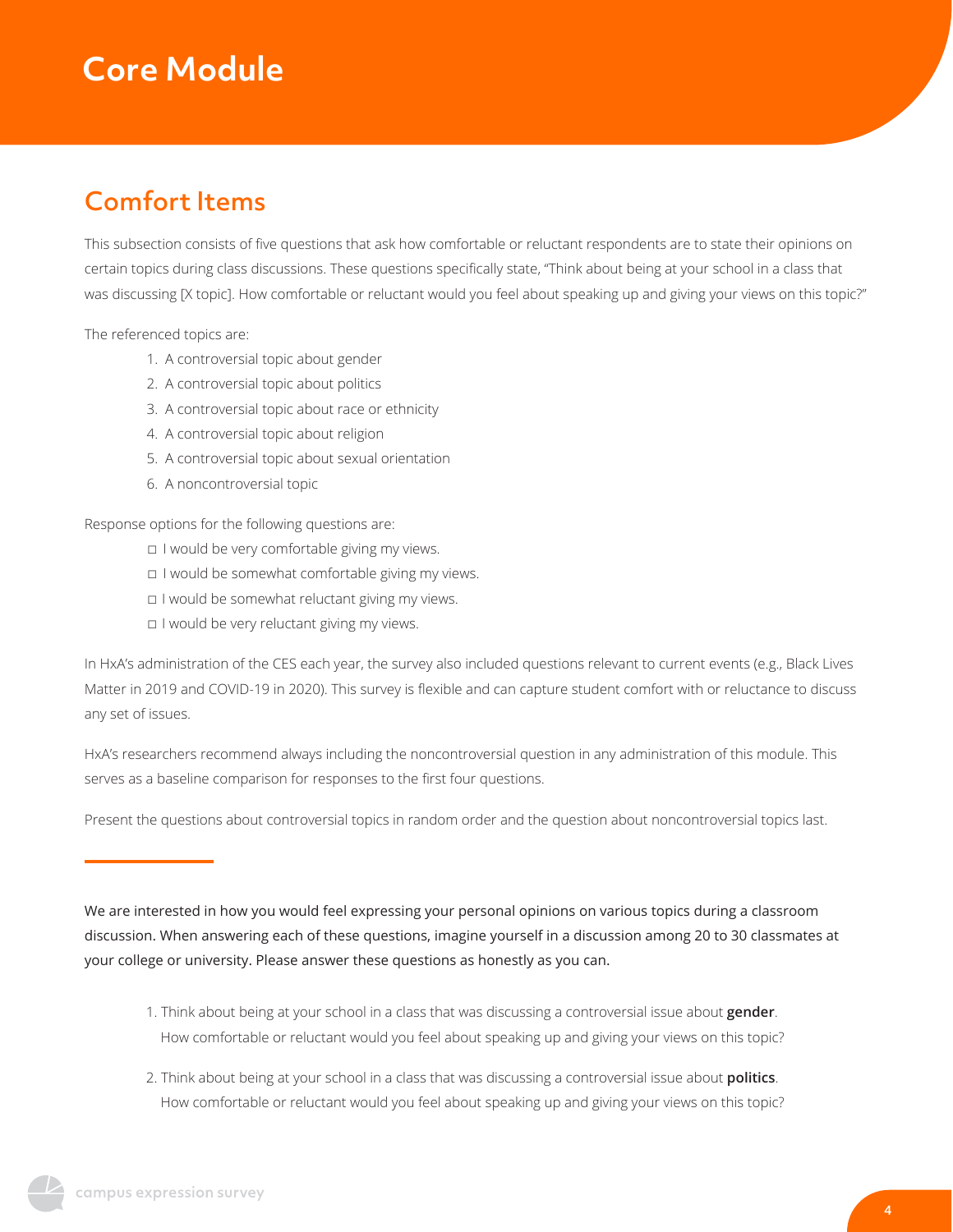- 3. Think about being at your school in a class that was discussing a controversial issue about **race or ethnicity**. How comfortable or reluctant would you feel about speaking up and giving your views on this topic?
- 4. Think about being at your school in a class that was discussing a controversial issue about **religion**. How comfortable or reluctant would you feel about speaking up and giving your views on this topic?
- 5. Think about being at your school in a class that was discussing a controversial issue about **sexual orientation**. How comfortable or reluctant would you feel about speaking up and giving your views on this topic?
- 6. Think about being at your school in a class that was discussing a **noncontroversial** issue. How comfortable or reluctant would you feel about speaking up and giving your views on this topic?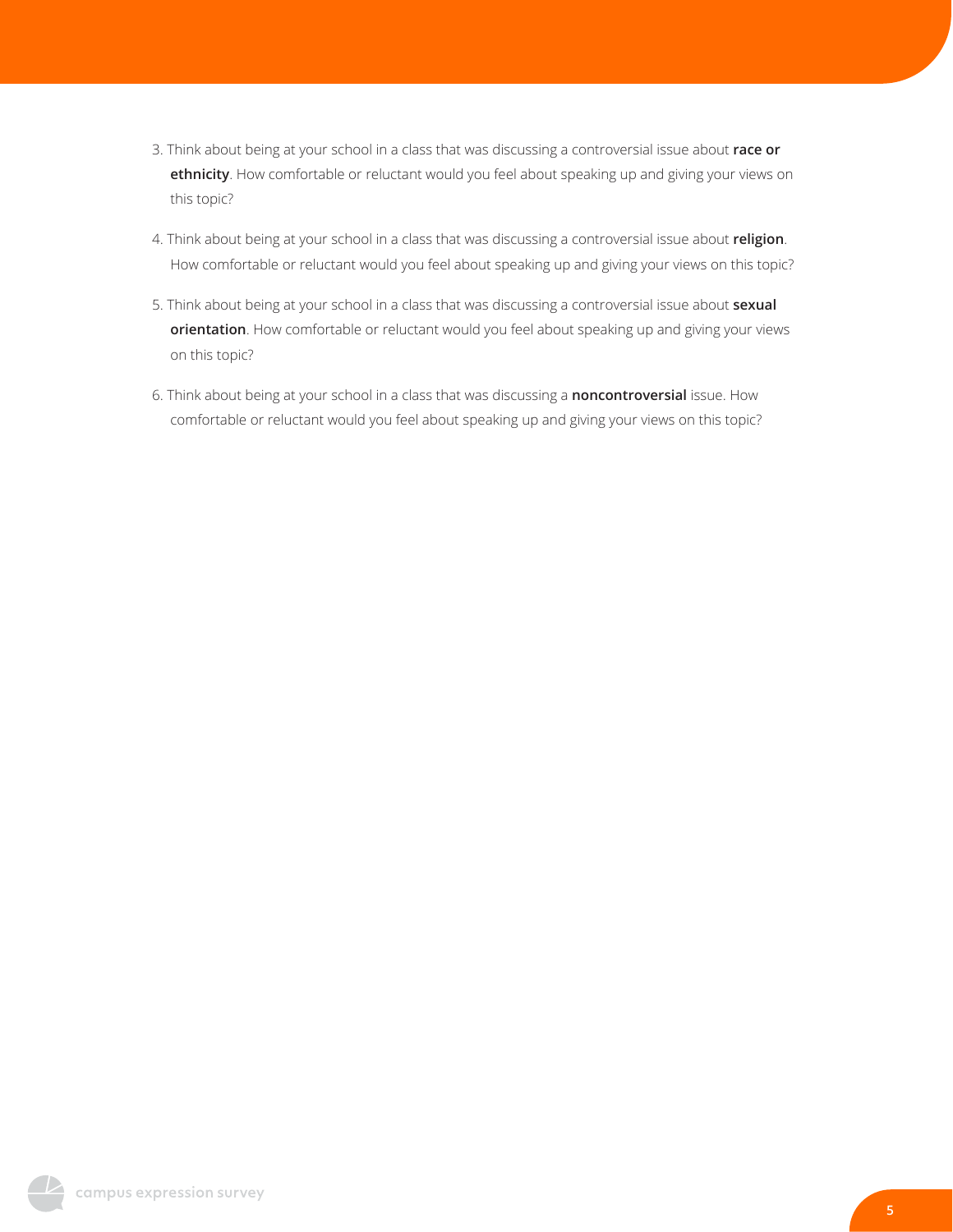# Consequences (Perceived) Items

This subsection consists of eight questions asking if respondents would be concerned about incurring a set of possible consequences for voicing their opinions on a controversial topic.

Note that in 2020 the response options changed from "not at all concerned," "slightly concerned," "somewhat concerned," "very concerned," or "extremely concerned" to a simple "yes" or "no" option. Either of these scales would suit these questions, and which scale to use is up to the researcher's discretion.

If you were to speak your opinions about one or more of these controversial issues during a class discussion, would you be concerned that each of the following would occur?

| Yes No |                                                                                                               |
|--------|---------------------------------------------------------------------------------------------------------------|
|        | The professor would criticize my views as offensive.                                                          |
|        | The professor would give me a lower grade because of my views.                                                |
|        | The professor would say my views are wrong.                                                                   |
|        | Other students would criticize my views as offensive.                                                         |
|        | Other students would make critical comments about me with other people after class.                           |
|        | Someone would post critical comments about my views on social media.                                          |
|        | Someone would file a complaint claiming that my views violated a campus harassment policy or code of conduct. |
|        | I would cause others psychological harm.                                                                      |
|        |                                                                                                               |

If any other concerns would prevent you from speaking your opinion on a controversial topic during class, report them here: [Open-ended response option]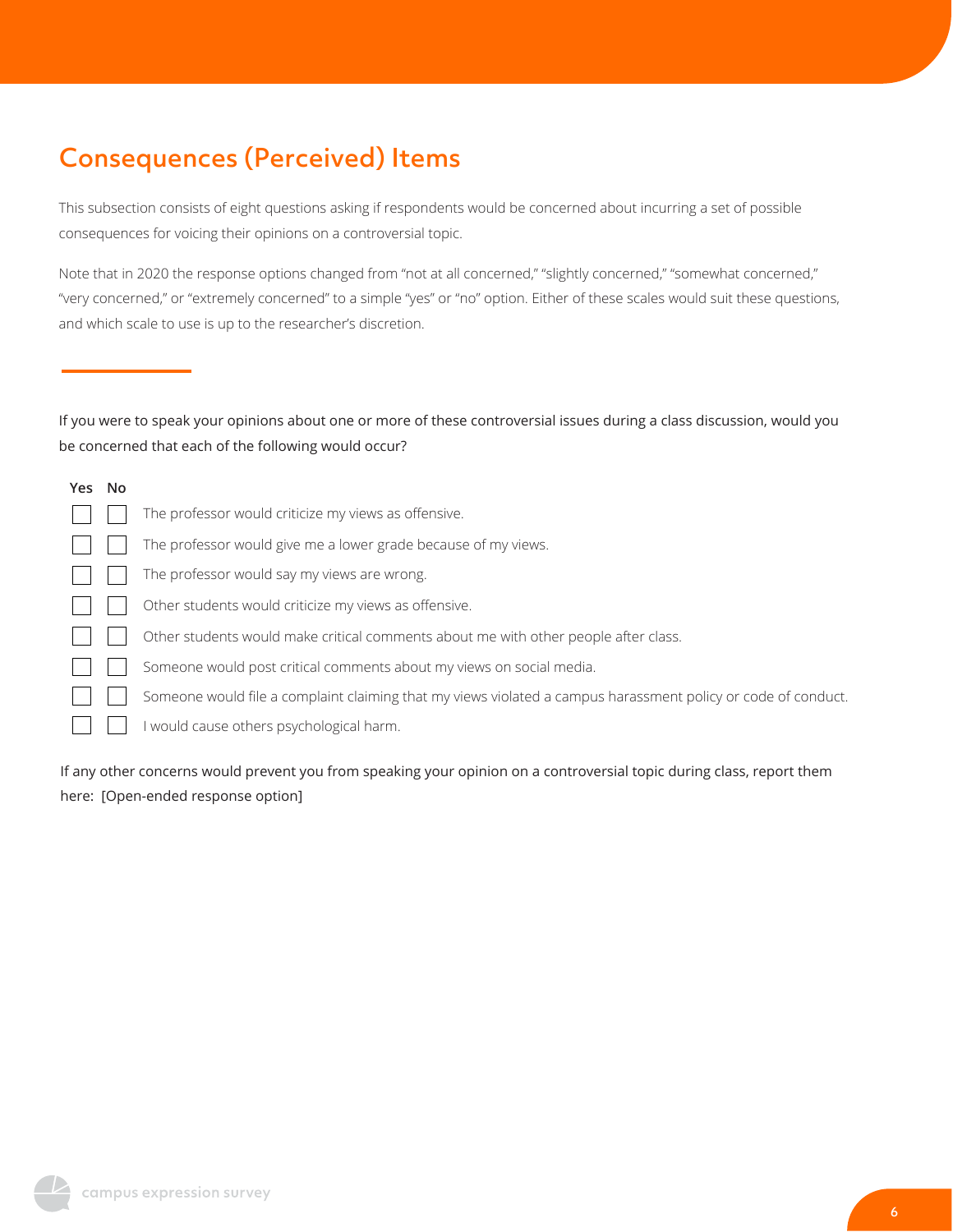# Consequences (Enacted) Items

This subsection contains questions asking if respondents would take any of several actions toward one of their classmates for expressing an opinion on a controversial topic with which they strongly disagreed. These questions take those from the Consequences (Perceived) subsection and reverse the perspective, asking which consequences they would *assign to* (instead of *fear from*) their classmates. These questions measure the extent to which students would reportedly enact critical actions, the fear of which may cause their classmates to censor their opinions.

In HxA's 2019 and 2020 administrations of the CES, avoiding criticism from fellow students was the most frequently reported reason for not voicing an opinion on a controversial topic during class. HxA therefore added questions that ask about this consequence in greater detail, asking respondents if *they* would criticize a classmate (a) directly during class, (b) behind the classmate's back after class, or (c) privately in their own heads.

Think about discussing one of the controversial topics above (i.e., gender, politics, race or ethnicity, religion, and sexual orientation) in a class this semester, during which one of your classmates expresses an opinion with which you strongly disagree. Indicate if you would do any of the following things in response.

#### **Yes No**

|  | I would speak out to criticize that classmate as being offensive during that discussion.                                              |
|--|---------------------------------------------------------------------------------------------------------------------------------------|
|  | I would not say anything during class, but I would make critical comments about it with other people afterward.                       |
|  | I would not say or do anything about it, but I would think badly of that student.                                                     |
|  | I would post critical comments about their views on social media (anonymously or not).                                                |
|  | I would file a harassment complaint claiming that this student's statement violated a campus harassment policy<br>or code of conduct. |
|  | I would ask questions about their opinion so I can understand it better.                                                              |

#### If you would do anything else in this situation, report it here: [Open-ended response option]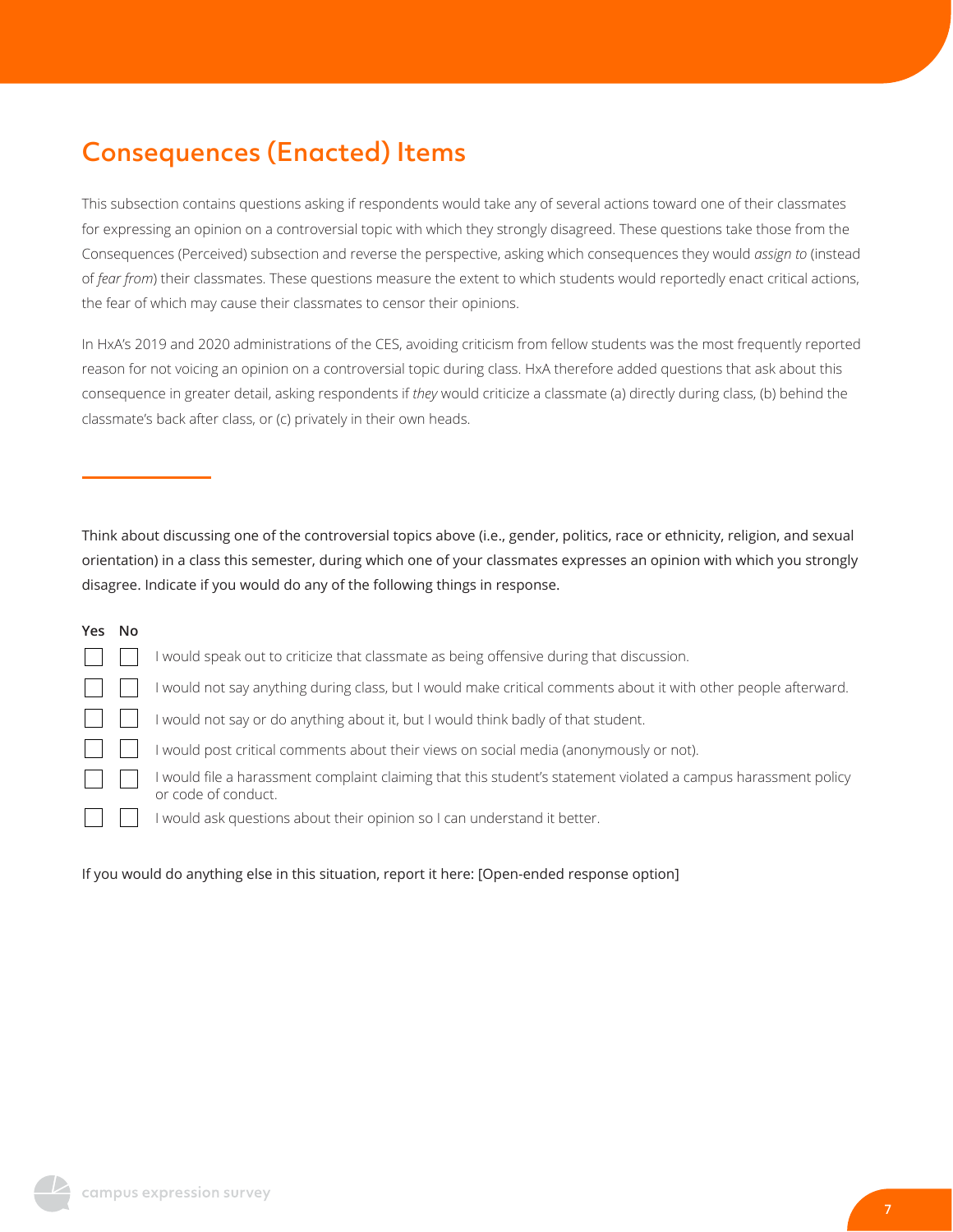### HxA Values

This module asks generally about the expression climate on students' campuses. In the 2021 HxA administration of the CES, these questions were worded slightly differently. They appear below edited for specificity and clarity.

Response options for the following questions are:

- □ Strongly disagree
- ☐ Somewhat disagree
- ☐ Neither agree nor disagree
- □ Somewhat agree
- □ Strongly agree
- I am able to share ideas and ask questions without fear of retaliation, even if those ideas are offensive to some people. 1.
- Regardless of my point of view, I am treated as a valued contributor to conversations. 2.
- 3. The climate on my campus prevents me from saying things I believe because others might find them offensive.
- $4.$ My college or university welcomes students and professors with a lot of different points of view.
- 5. My college or university encourages students and professors to interact respectfully with people whose beliefs differ from their own.
- 6. My college or university encourages students and professors to be open to learning from people whose beliefs differ from their own.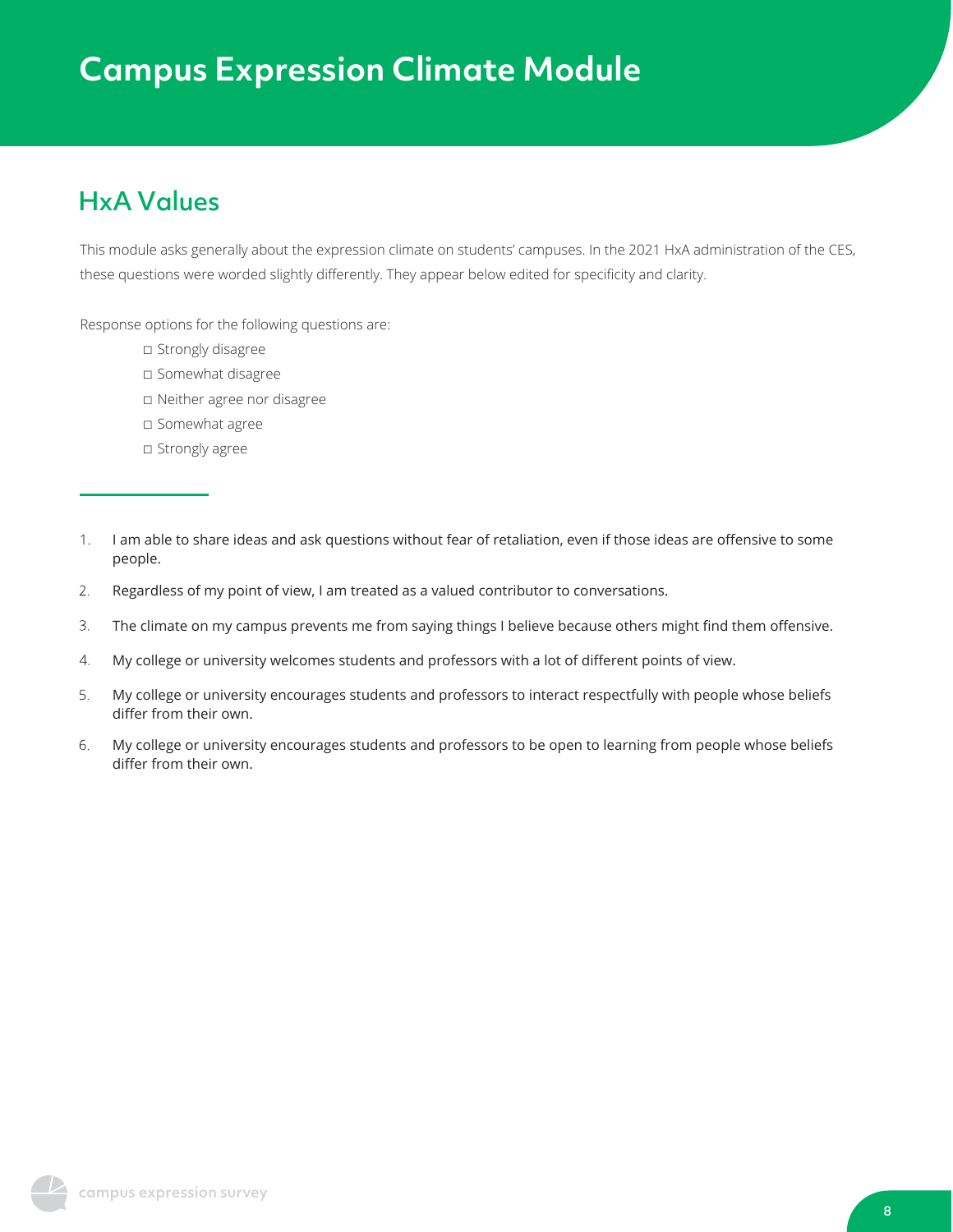## Interaction Quality

How would you rate the level of interaction you have with other students in your classes?

- ☐ Low interaction quality (not much opportunity for discussion or to get to know other students)
- ☐ Medium interaction quality (some opportunity for discussion or to get to know other students)
- ☐ High interaction quality (a lot of opportunity for discussion or to get to know other students)

Which picture below best describes your relationship with other students in your classes? One circle represents you; the other circle represents other students.



#### How often do you feel psychologically isolated from others?

- □ Hardly ever
- ☐ Some of the time
- ☐ Often

Please write five adjectives (separated by commas) that describe your current class experience so far. [Open-ended response option]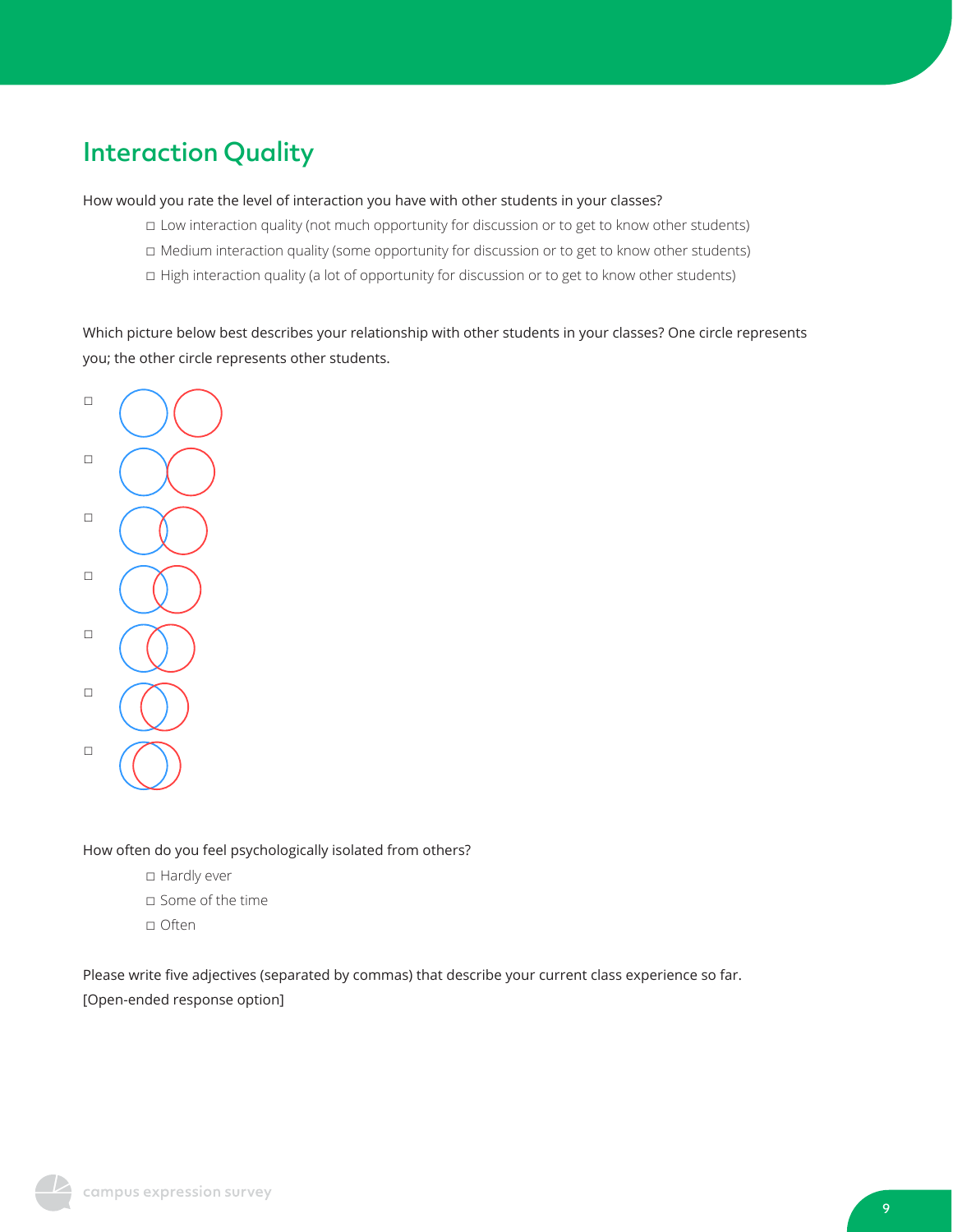### Perception Items

Response options for the following questions are:

- ☐ More comfortable sharing their views than the average student
- □ Less comfortable sharing their views than the average student
- ☐ About the same as the average student

Now that you have told us how comfortable YOU feel during classroom discussions, please tell us how you think members of certain OTHER groups on campus feel in those classroom discussions. Thinking about each of the following groups of students at your college or university, do you think they are more comfortable than, less comfortable than, or about as comfortable as the average student sharing their views during a classroom discussion?

- 1. Left-leaning or progressive students
- 2. Right-leaning or conservative students
- 3. White (Caucasian) students
- 4. Black/African American students
- 5. Hispanic/Latino students
- 6. Asian students
- 7. Female students
- 8. Male students
- 9. Transgender students
- 10. Gay/lesbian/bisexual students
- 11. Straight students
- 12. Christian students
- 13. Jewish students
- 14. Muslim students
- 15. Atheist students
- 16. Is there any other group, not listed above, that you think may be especially uncomfortable sharing their views? [Open-ended response option]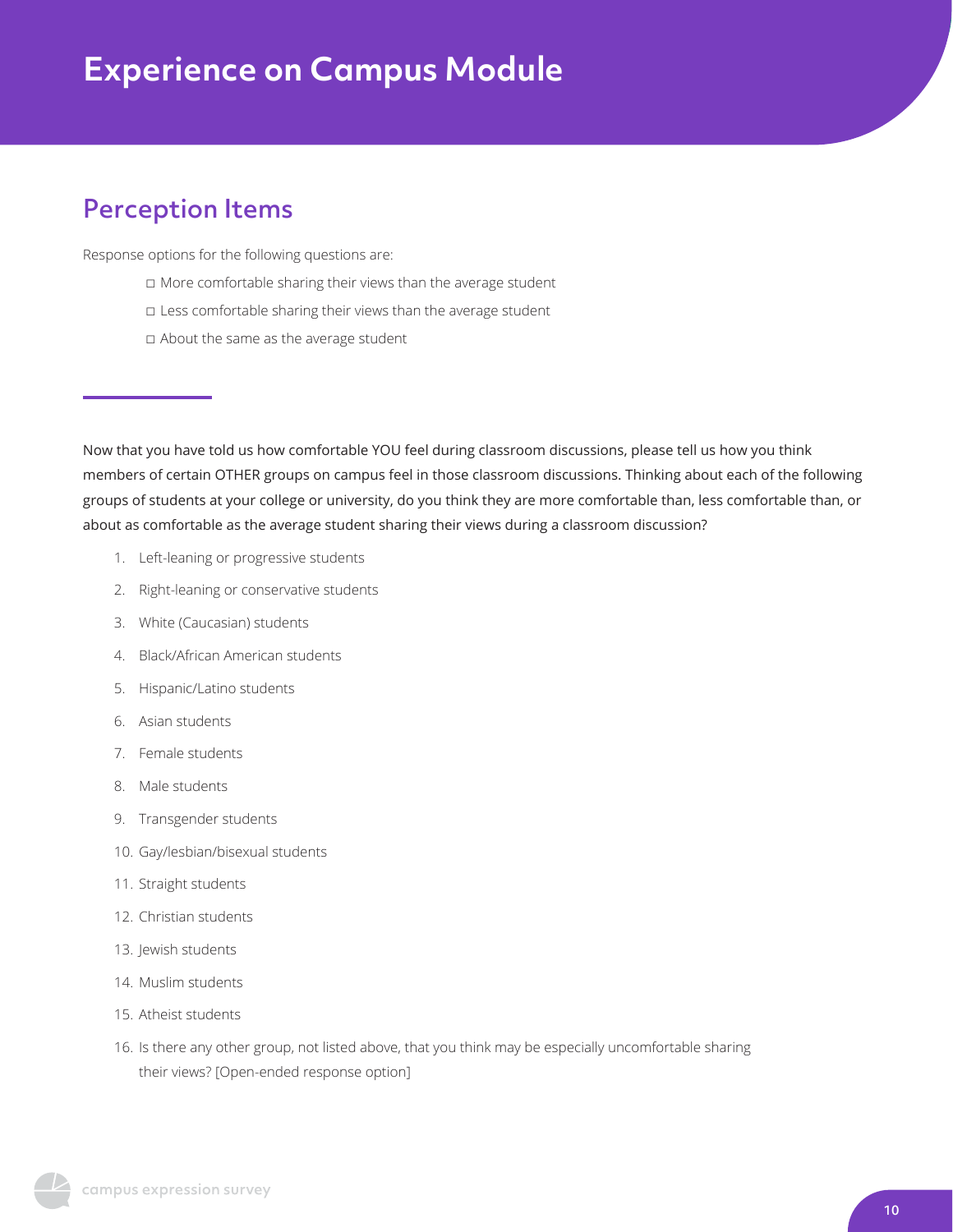### Treatment Items

Response options for the following questions are:

- ☐ Every day
- ☐ More than once a week
- ☐ Every few weeks
- ☐ A few times a year
- ☐ Once a year or less
- ☐ It never happens

The following questions are about your experiences **on campus in general**, including classroom activities, speaking at public events, meetings of student organizations, informal gatherings, and conversations with other students.

- 1. How frequently are you treated badly or unfairly because of your **gender**?
- 2. How frequently are you treated badly or unfairly because of your **political views**?
- 3. How frequently are you treated badly or unfairly because of your **race or ethnicity**?
- 4. How frequently are you treated badly or unfairly because of your **religious beliefs**?
- 5. How frequently are you treated badly or unfairly because of your **sexual orientation**?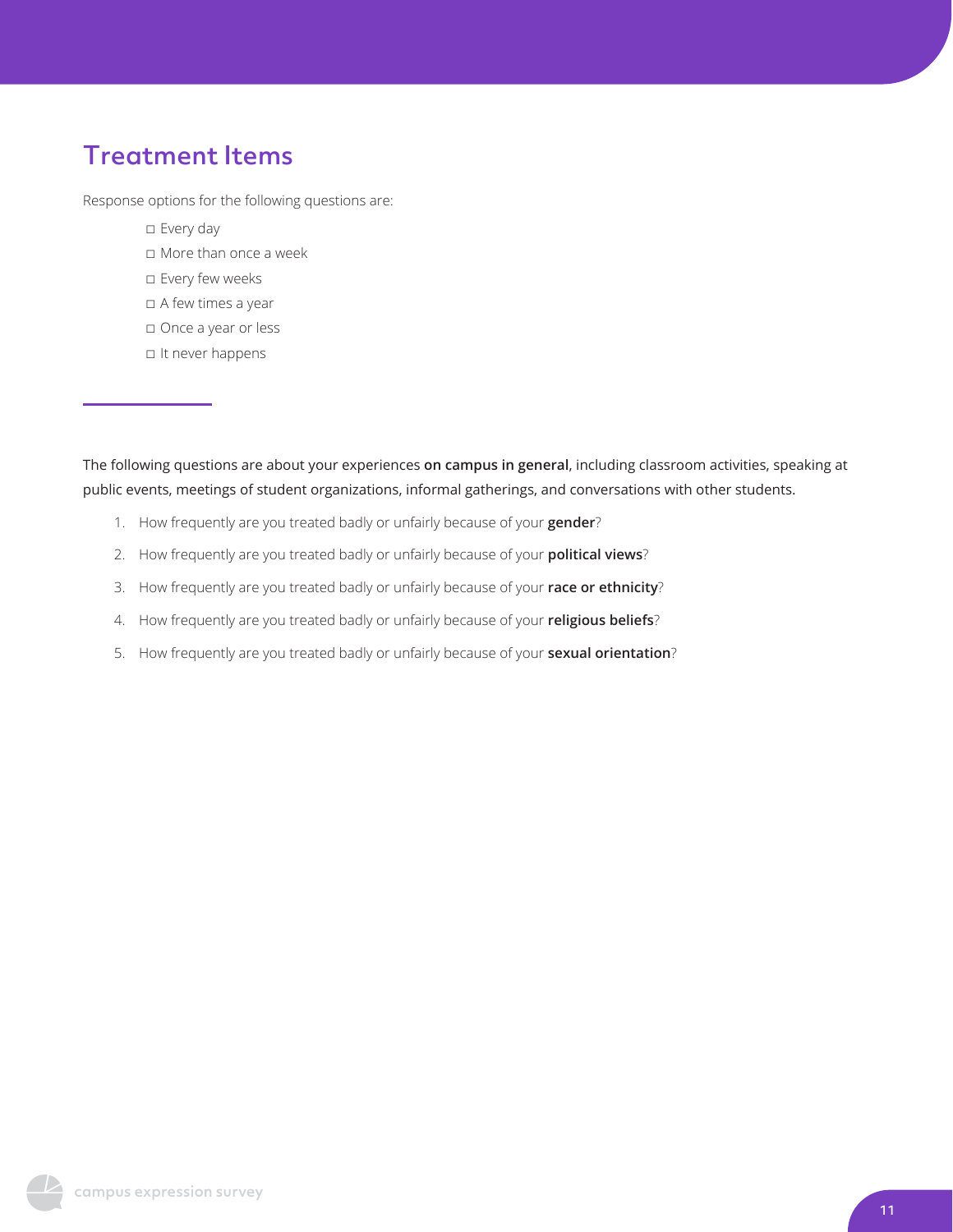# **Viewpoint Diversity Module**

Response options for the first three questions in this section are:

- ☐ Most are to the left of me.
- ☐ Most are to the right of me.
- ☐ Most have positions close to mine.
- ☐ About as many are to the left of me as to the right of me.
- ☐ I don't know.
- 1. Thinking about **students** at your college/university, would you say most are politically to the left of you (more liberal) or politically to the right of you (more conservative)?
- 2. Thinking about **faculty** at your college/university, would you say most are politically to the left of you (more liberal) or politically to the right of you (more conservative)?
- 3. Thinking about **administrators** at your college/university, would you say most are politically to the left of you (more liberal) or politically to the right of you (more conservative)?
- 4. How often does your college/university encourage students to consider a wider variety of viewpoints and perspectives?
	- ☐ Very frequently □ Frequently ☐ Occasionally ☐ Rarely ☐ Very rarely ☐ Never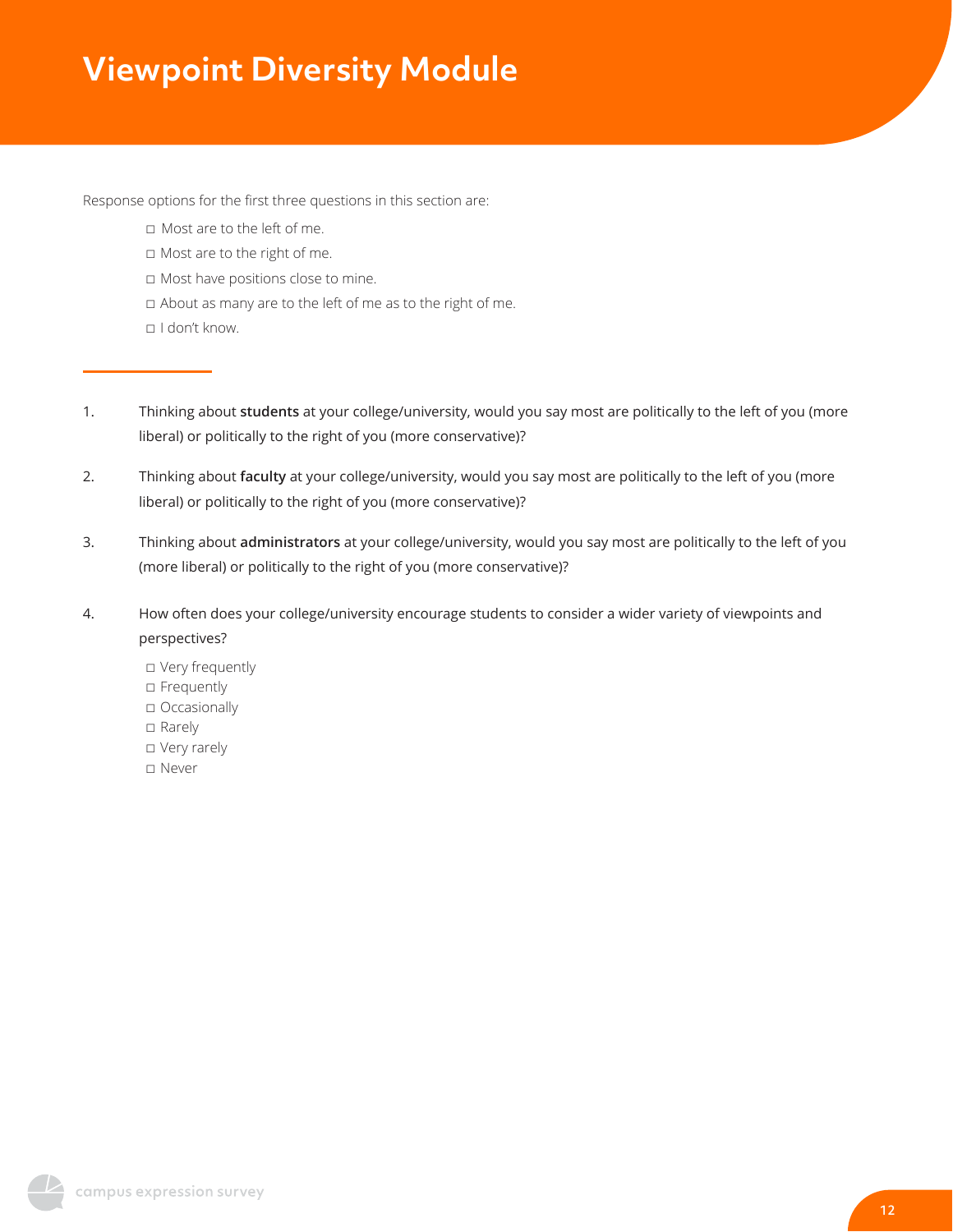# **Demographics Module**

# General Demography

#### Do you currently live in the United States?

☐ Yes

☐ No

Are you currently enrolled at a four-year college or university, a community college, or another type of post-secondary

#### institution?

☐ Four-year college or university

☐ Community college

☐ Other type of post-secondary institution

☐ I do not attend school

#### What is your current enrollment status?

- ☐ Full-time
- ☐ Part-time

#### How many courses are you enrolled in this semester?

- $□$  1
- $\Box$  2
- $\square$  3
- $\Box$  4
- $\Box$  5+
- 

#### How old are you?

- $\square$  18
- ☐ 19
- $\square$  20
- $\square$  21
- $\square$  22
- $\square$  23
- $\square$  24

#### In which U.S. region is your college or university located?

- ☐ Northeast *(Connecticut, Maine, Massachusetts, New Hampshire, New Jersey, New York, Pennsylvania, Rhode Island, Vermont)*
- ☐ Midwest *(Illinois, Indiana, Iowa, Kansas, Michigan, Minnesota, Missouri, Nebraska, North Dakota, Ohio, South Dakota, Wisconsin)*
- ☐ South *(Alabama, Arkansas, Delaware, Florida, Georgia, Kentucky, Louisiana, Maryland, Mississippi, North Carolina, Oklahoma, South Carolina, Tennessee, Texas, Virginia, Washington D.C., West Virginia)*
- ☐ West *(Alaska, Arizona, California, Colorado, Hawaii, Idaho, Montana, Nevada, New Mexico, Oregon, Utah, Washington, Wyoming)*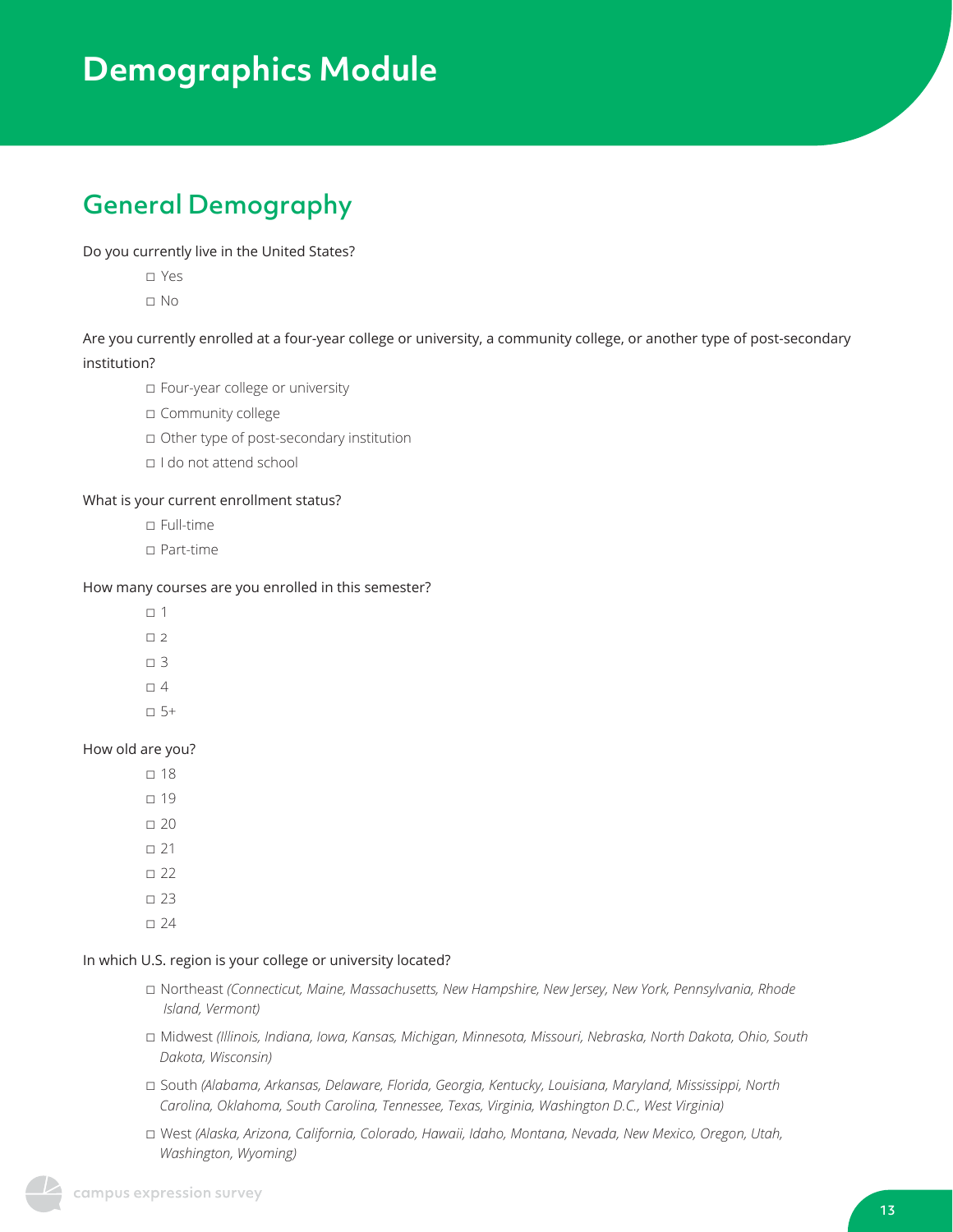In which state do you live? [Open-ended response option]

What is the full name of your college or university? (No abbreviations please) [Open-ended response option]

What is the average number of students in your classes? [Open-ended response option]

Is your college or university public or private?

☐ Public ☐ Private

#### What is your current year of study?

- ☐ First year (freshman) ☐ Second year (sophomore)
- □ Third year (junior)
- ☐ Fourth year (senior)
- ☐ Fifth year or more (senior)
- ☐ Prefer not to say

#### What is your primary academic area of study?

| $\Box$ Arts          | $\Box$ Humanities        |
|----------------------|--------------------------|
| □ Biological science | □ Mathematics/Statistics |
| $\square$ Business   | □ Religion/Theology      |
| □ Computer science   | □ Physical science       |
| $\square$ Education  | $\square$ Social science |
| □ Engineering        | □ Something else         |
| □ Health profession  | □ Prefer not to say      |
|                      |                          |

#### What gender do you identify as?

- ☐ Male
- ☐ Female
- ☐ Nonbinary/nonconforming
- ☐ None of the above; we invite you to self-identify:

#### Do you identify as transgender?

- ☐ Yes
- ☐ No
- ☐ None of the above; we invite you to self-identify:

#### Which of the following best describes your sexual orientation?

- ☐ Straight or heterosexual
- ☐ Gay or lesbian
- ☐ Bisexual
- ☐ Asexual
- ☐ None of the above; we invite you to self-identify: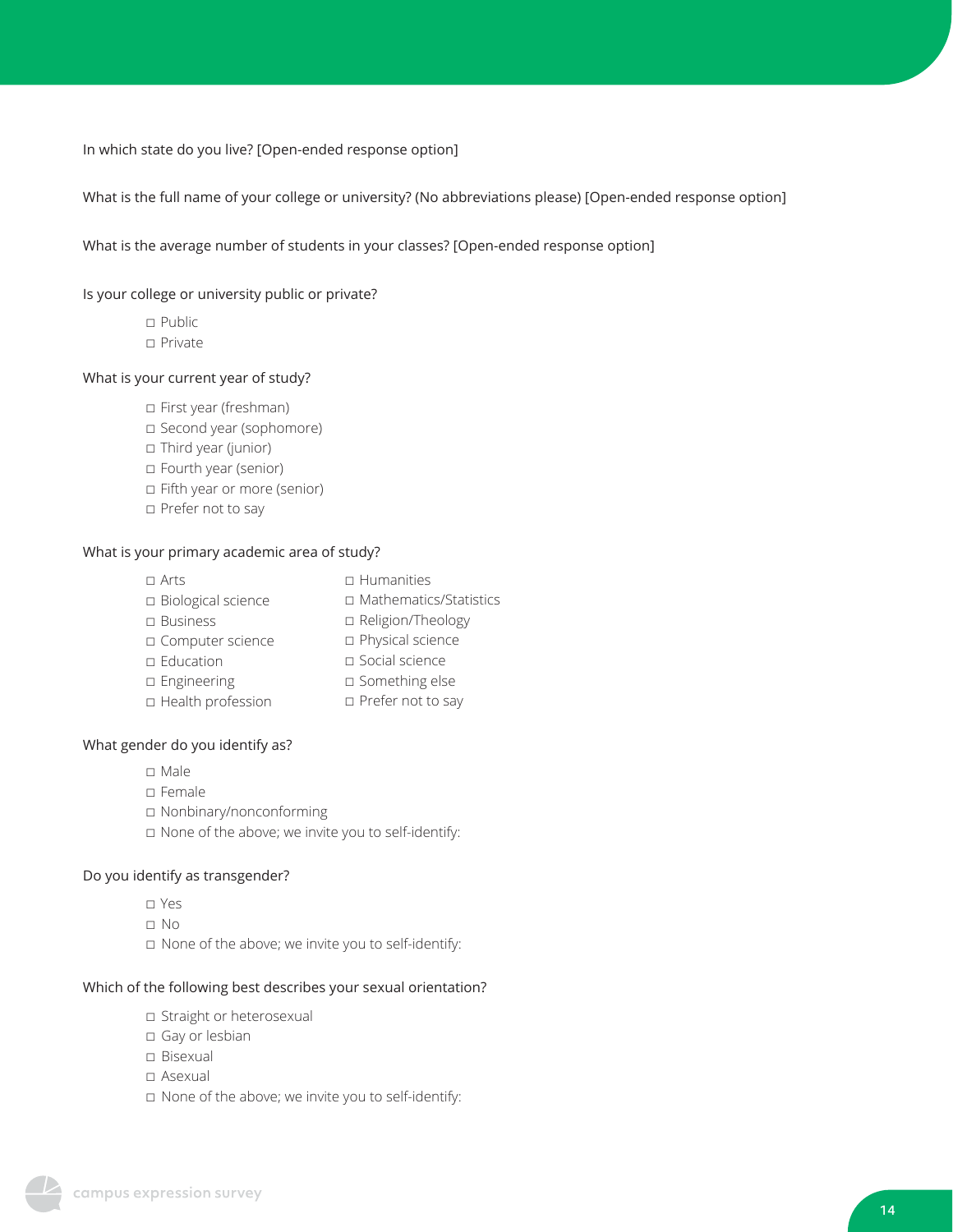#### How do you best describe your race/ethnicity?

- ☐ American Indian or Alaska Native
- ☐ Asian
- ☐ Black or African American
- ☐ Hispanic or Latino
- ☐ Middle Eastern
- ☐ Native Hawaiian or Other Pacific Islander
- ☐ White
- ☐ Multiracial; please specify
- ☐ None of the above; we invite you to self-identify:

#### How important to your sense of identity is your race/ethnicity?

- ☐ Not at all important
- ☐ Not very important
- ☐ Somewhat important
- ☐ Very important

#### Generally speaking, do you think of yourself as a Republican, a Democrat, an Independent, a Libertarian, or none of these?

- ☐ Republican
- ☐ Democrat
- ☐ Independent
- ☐ Libertarian
- ☐ None of the above; we invite you to self-identify:
- ☐ Haven't thought much about this

#### How important to your sense of identity is your preferred political party?

- ☐ Not at all important
- ☐ Not very important
- ☐ Somewhat important
- ☐ Very important

#### When it comes to politics, do you usually think of yourself as a liberal, conservative, moderate, libertarian, or none of these?

- ☐ Very liberal
- ☐ Liberal
- □ Slightly liberal
- ☐ Moderate, middle-of-the-road
- □ Slightly conservative
- ☐ Very conservative
- ☐ Libertarian
- ☐ None of the above; we invite you to self-identify:
- ☐ Haven't thought much about this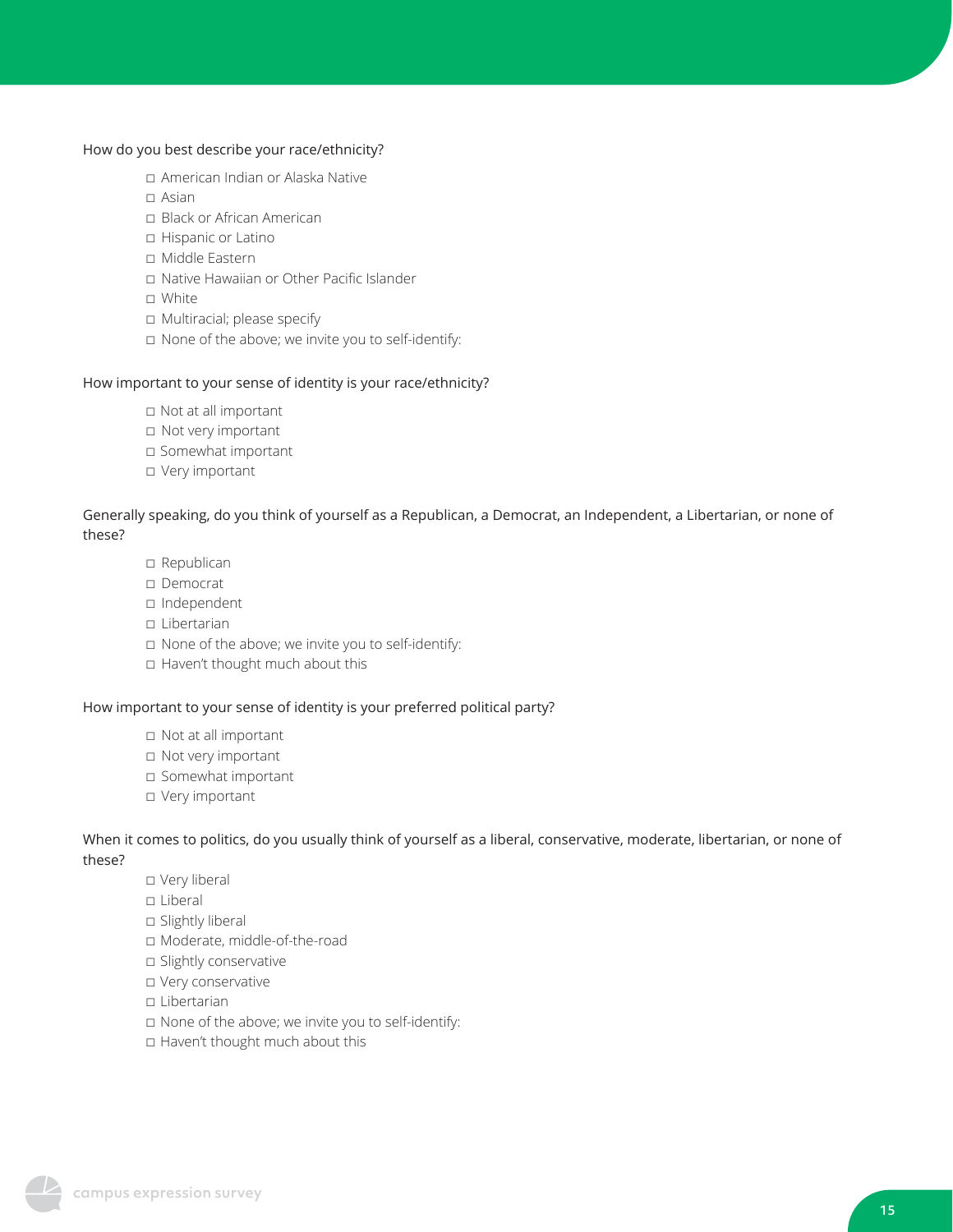#### How do you describe your religious beliefs?

- □ Agnostic
- ☐ Atheist
- ☐ Buddhist
- ☐ Christian
- ☐ Hindu
- ☐ Jewish
- ☐ Muslim
- ☐ None of the above; we invite you to self-identify:

#### How important to your sense of identity are your **religious beliefs**?

- ☐ Not at all important
- ☐ Not very important
- ☐ Somewhat important
- □ Very important

#### I have kept my **religious beliefs** from others on campus or in my classes due to fear of ridicule.

- ☐ Does not describe me at all
- ☐ Describes me slightly well
- ☐ Describes me moderately well
- ☐ Describes me very well

#### *This question is only for students who indicate they are Christian:* Which of the following statements comes the closest to describing your view of the Bible?

- ☐ The Bible is the actual word of God to be taken literally.
- ☐ The Bible is inspired by God, but not to be taken literally.
- □ The Bible is a collection of fables, history, and moral percepts recorded by humans.

#### *This question is only for students who indicate they are Christian:*

#### Do you believe salvation only comes through Christ?

☐ Yes ☐ No

#### What was your total family income last year from all sources before taxes?

☐ Less than \$20,000 ☐ \$20,000 to \$29,999 ☐ \$30,000 to \$39,999 ☐ \$40,000 to \$49,999 ☐ \$50,000 to \$74,999 ☐ \$75,000 to \$99,999 ☐ \$100,000 to \$149,999 ☐ \$150,000 to \$199,999 ☐ \$200,000 to \$249,999 ☐ \$250,000 to \$499,999 ☐ \$500,000 or more ☐ Prefer not to say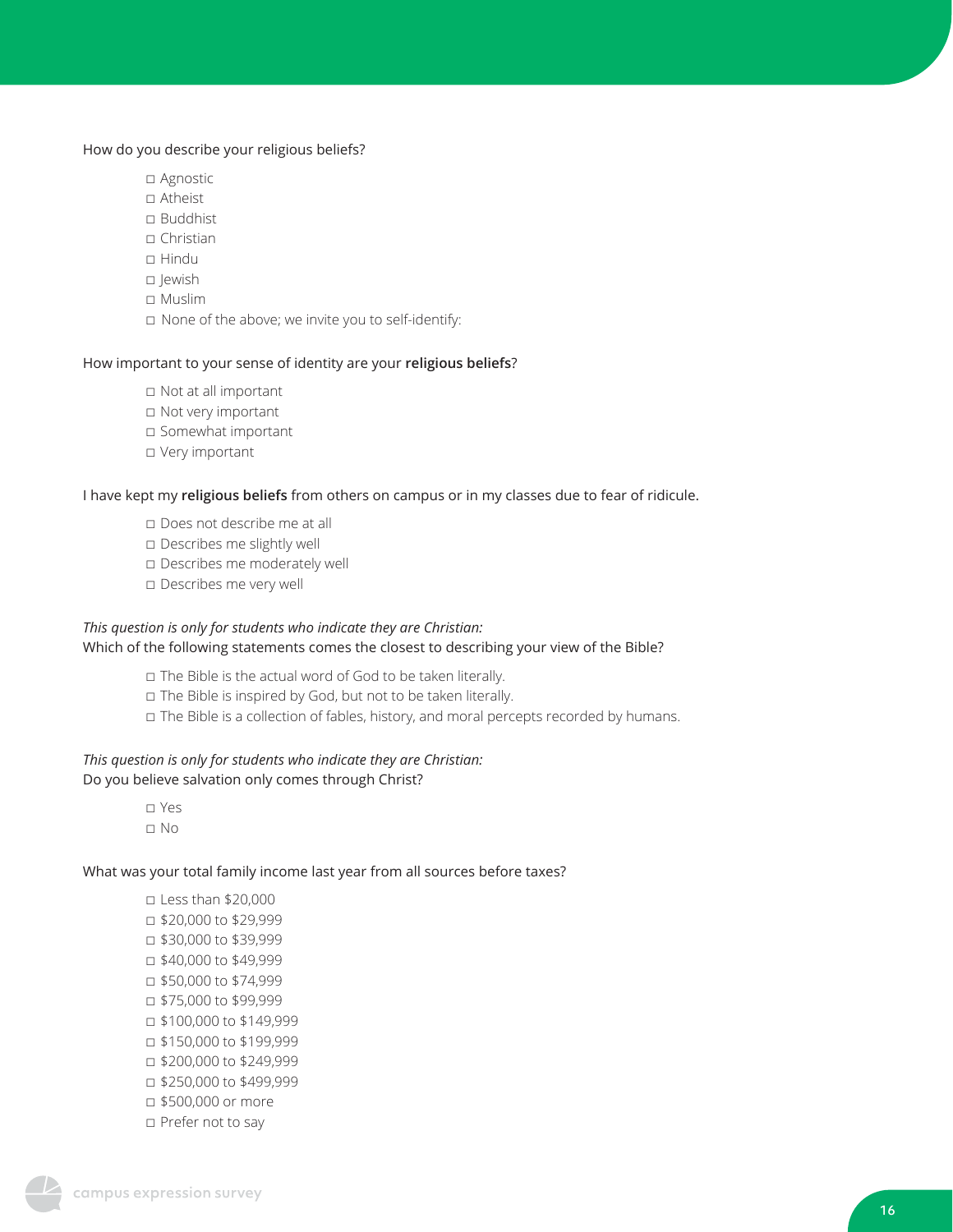### COVID-19 Items

#### Which of the following best describes your current semester?

- ☐ Fully in person
- ☐ Primarily in person
- ☐ Roughly equal portions of in-person and online classes
- ☐ Primarily online
- ☐ Fully online
- ☐ Other

#### Select the following characteristics present in the online class or classes you're taking this semester:

- ☐ I am in at least one synchronous class, meaning all students must log in at the same specified time.
- ☐ I am in at least one asynchronous class, meaning there are no specific times you need to be online.
- ☐ I complete most of the work independently.
- ☐ I complete most of the work in groups.
- ☐ I am required to post publicly in discussion forums.
- ☐ Other

#### Select the following precautions present in the in-person class or classes you're taking this semester:

- ☐ Masks are required.
- ☐ Most students are wearing masks.
- ☐ Fewer students are allowed in class than typical semesters.
- ☐ Maintain 6 feet of physical distancing.
- ☐ Plexiglass installations exist between students.
- ☐ Other

#### Does your college/university have a mask mandate on your campus?

- ☐ Yes
- ☐ No
- ☐ Unsure

#### Is your college/university requiring students to have the COVID-19 vaccination?

- ☐ Yes
- ☐ No
- ☐ Only if utilizing on-campus housing
- ☐ Unsure

#### Is your college/university tracking student COVID-19 vaccination statuses?

- ☐ Yes
- ☐ No
- ☐ Unsure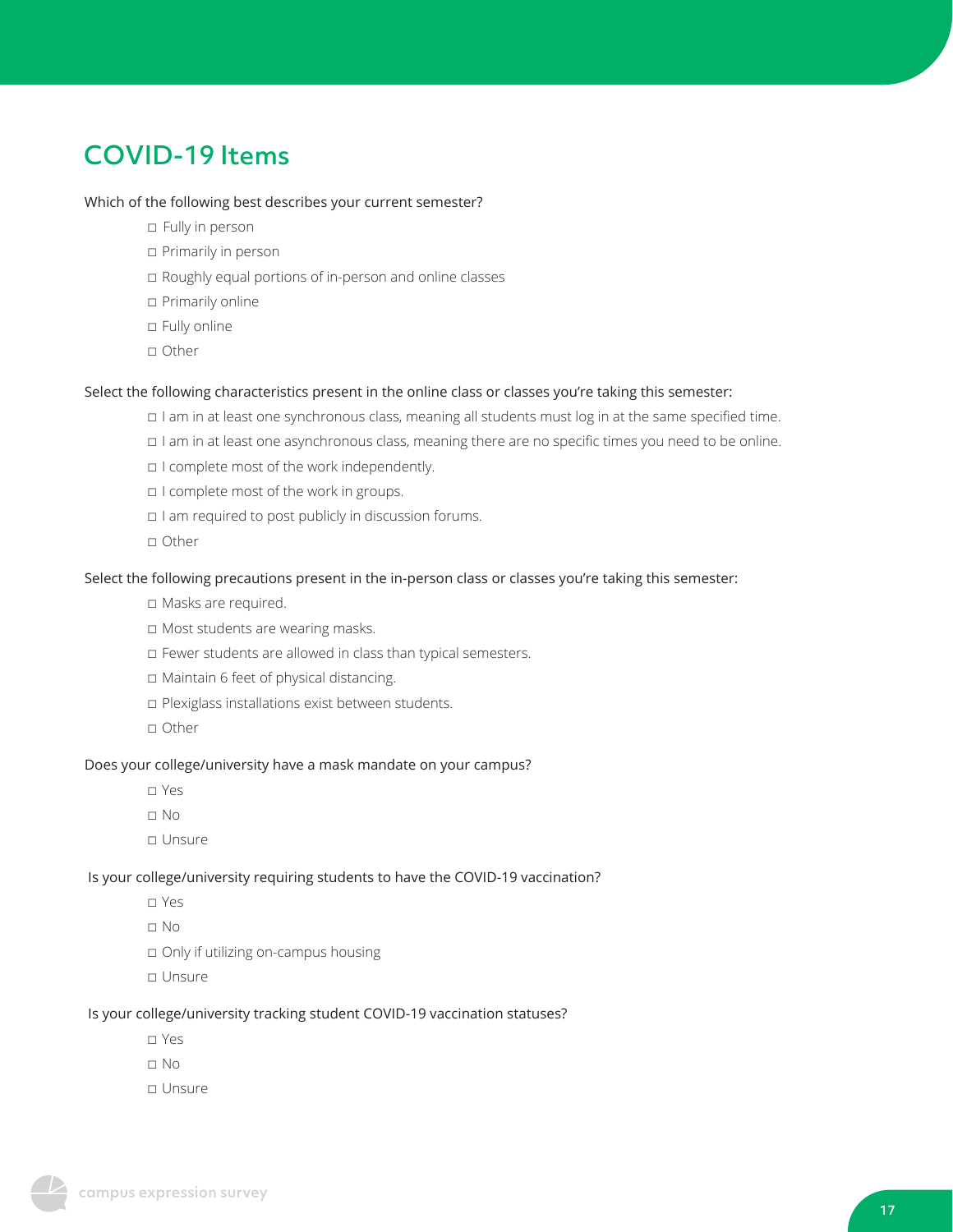#### Have you or a close family member or friend been sick with COVID-19? Please select all that apply.

- ☐ No, neither myself nor close family or friends have been sick with COVID-19.
- ☐ Yes, I have been sick with COVID-19.
- ☐ Yes, a close family member or friend has been sick with COVID-19.
- ☐ Yes, I know several close family members or friends who have been sick with COVID-19.

#### Are you worried that you may get COVID-19?

- ☐ Not at all worried
- □ Slightly worried
- ☐ Somewhat worried
- ☐ Very worried
- □ Extremely worried

#### Have you received at least one dose of a COVID-19 vaccine?

- ☐ Yes
- ☐ No
- ☐ Prefer not to disclose

Please briefly explain why you have or have not chosen to receive a COVID-19 vaccine. [Open-ended response option]

I support the government and college/university measures to restrict the movement and interaction of people to curb the spread of COVID-19.

- ☐ Strongly disagree
- ☐ Somewhat disagree
- ☐ Neither disagree nor agree
- ☐ Somewhat agree
- □ Strongly agree

#### I believe COVID-19 is a major threat to the health of the U.S. population.

- □ Strongly disagree
- ☐ Somewhat disagree
- ☐ Neither disagree nor agree
- ☐ Somewhat agree
- □ Strongly agree

#### I am confident that medical scientists are acting in the best interest of the public.

- □ Strongly disagree
- ☐ Somewhat disagree
- ☐ Neither disagree nor agree
- ☐ Somewhat agree
- □ Strongly agree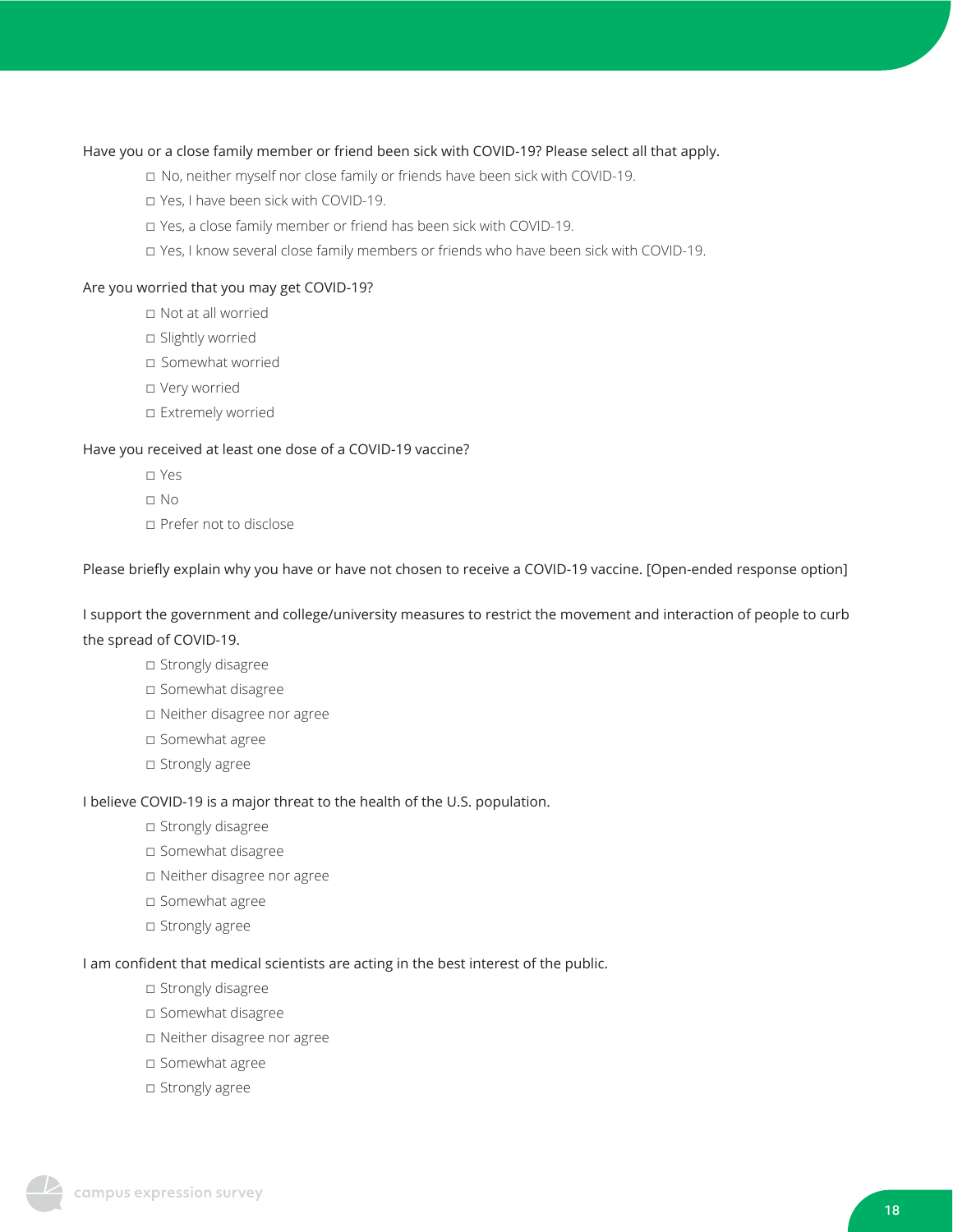To what degree do you think employers should require their in-person employees to be vaccinated in order to work?

 $\Box$  1 = Not at all  $\square$  2  $\square$  3  $\Box$  4  $\square$  5 = Absolutely

Assuming that all employees are vaccinated, to what degree do you think employers should be requiring in-person work right now?

 $\Box$  1 = Not at all  $\square$  2  $\Box$  3  $\Box$  4  $\Box$  5 = Absolutely

After you graduate, to what degree is work flexibility (as in, ability to work remotely) important for accepting a job offer?

- $\Box$  1 = Not at all important  $\square$  2  $\Box$  3
- $\Box$  4
- $\Box$  5 = Extremely important